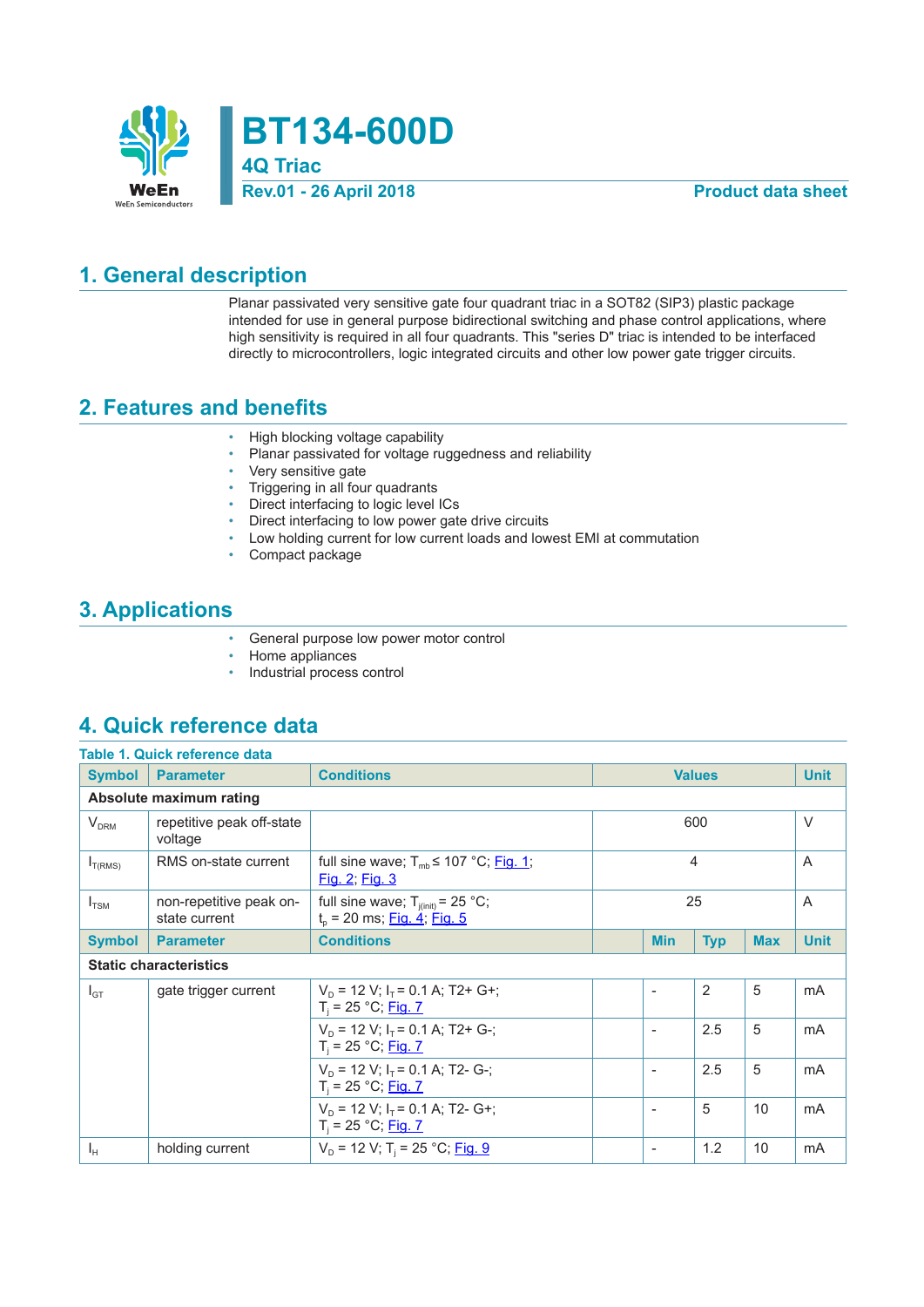# **5. Pinning information**

|                | <b>Table 2. Pinning information</b> |                                |                           |                       |
|----------------|-------------------------------------|--------------------------------|---------------------------|-----------------------|
| <b>Pin</b>     | <b>Symbol</b>                       | <b>Description</b>             | <b>Simplified outline</b> | <b>Graphic symbol</b> |
|                | T1                                  | main terminal 1                |                           |                       |
| $\overline{2}$ | T <sub>2</sub>                      | main terminal 2                |                           |                       |
| 3              | G                                   | gate                           |                           |                       |
| mb             | T <sub>2</sub>                      | mounting base; main terminal 2 |                           | $s$ ym $051$          |
|                |                                     |                                |                           |                       |
|                |                                     |                                | 2 <sub>3</sub>            |                       |

# **6. Ordering information**

| Table 3. Ordering information<br><b>Package</b><br><b>Type number</b>             |             |                    |                |
|-----------------------------------------------------------------------------------|-------------|--------------------|----------------|
|                                                                                   | <b>Name</b> | <b>Description</b> | <b>Version</b> |
| SIP <sub>3</sub><br>plastic single-ended package; 3-leads (in-line)<br>BT134-600D |             | SOT <sub>82</sub>  |                |

# **7. Marking**

| <b>Table 4. Marking codes</b> |                      |  |  |  |
|-------------------------------|----------------------|--|--|--|
| Type number                   | <b>Marking codes</b> |  |  |  |
| <sup>∣</sup> BT134-600D       | BT134-600D           |  |  |  |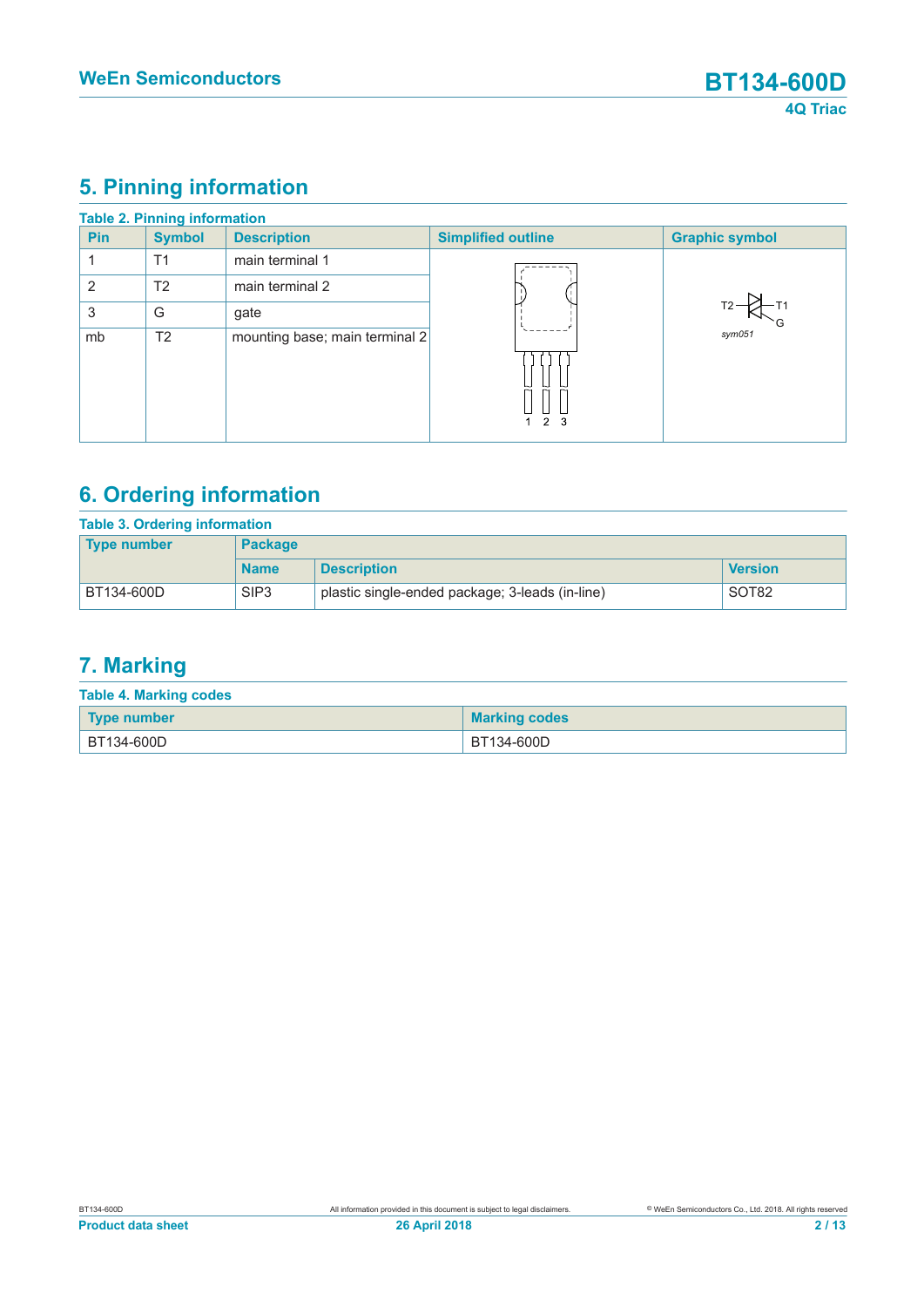# **8. Limiting values**

#### **Table 5. Limiting values**

*In accordance with the Absolute Maximum Rating System (IEC 60134).*

| <b>Symbol</b>    | <b>Parameter</b>                         | <b>Conditions</b>                                                           | <b>Values</b>  | <b>Unit</b>    |
|------------------|------------------------------------------|-----------------------------------------------------------------------------|----------------|----------------|
| $V_{DRM}$        | repetitive peak off-state<br>voltage     |                                                                             | 600            | $\vee$         |
| $I_{T(RMS)}$     | RMS on-state current                     | full sine wave; $T_{mb} \le 107$ °C; Fig 1; Fig 2; Fig 3                    | $\overline{4}$ | A              |
| $I_{TSM}$        | non-repetitive peak on-<br>state current | full sine wave; $T_{j(int)} = 25$ °C; $t_p = 20$ ms;<br><u>Fig 4; Fig 5</u> | 25             | A              |
|                  |                                          | full sine wave; $T_{j(int)} = 25 °C$ ; $t_p = 16.7$ ms                      | 27             | A              |
| $l^2t$           | $l2t$ for fusing                         | $t_{p}$ = 10 ms; SIN                                                        | 3.1            | $A^2s$         |
| $dl_T/dt$        | rate of rise of on-state                 | $I_G$ = 20 mA; T2+ G+                                                       | 50             | $A/\mu s$      |
|                  | current                                  | $I_G$ = 20 mA; T2+ G-                                                       | 50             | $A/\mu s$      |
|                  |                                          | $I_G$ = 20 mA; T2- G-                                                       | 50             | $A/\mu s$      |
|                  |                                          | $I_G$ = 20 mA; T2- G+                                                       | 10             | $A/\mu s$      |
| $I_{GM}$         | peak gate current                        |                                                                             | 2              | $\overline{A}$ |
| $P_{GM}$         | peak gate power                          |                                                                             | 5              | W              |
| $P_{G(AV)}$      | average gate power                       | over any 20 ms period                                                       | 0.5            | W              |
| $T_{\text{stg}}$ | storage temperature                      |                                                                             | $-40$ to 150   | $^{\circ}C$    |
| $T_i$            | junction temperature                     |                                                                             | 125            | $^{\circ}$ C   |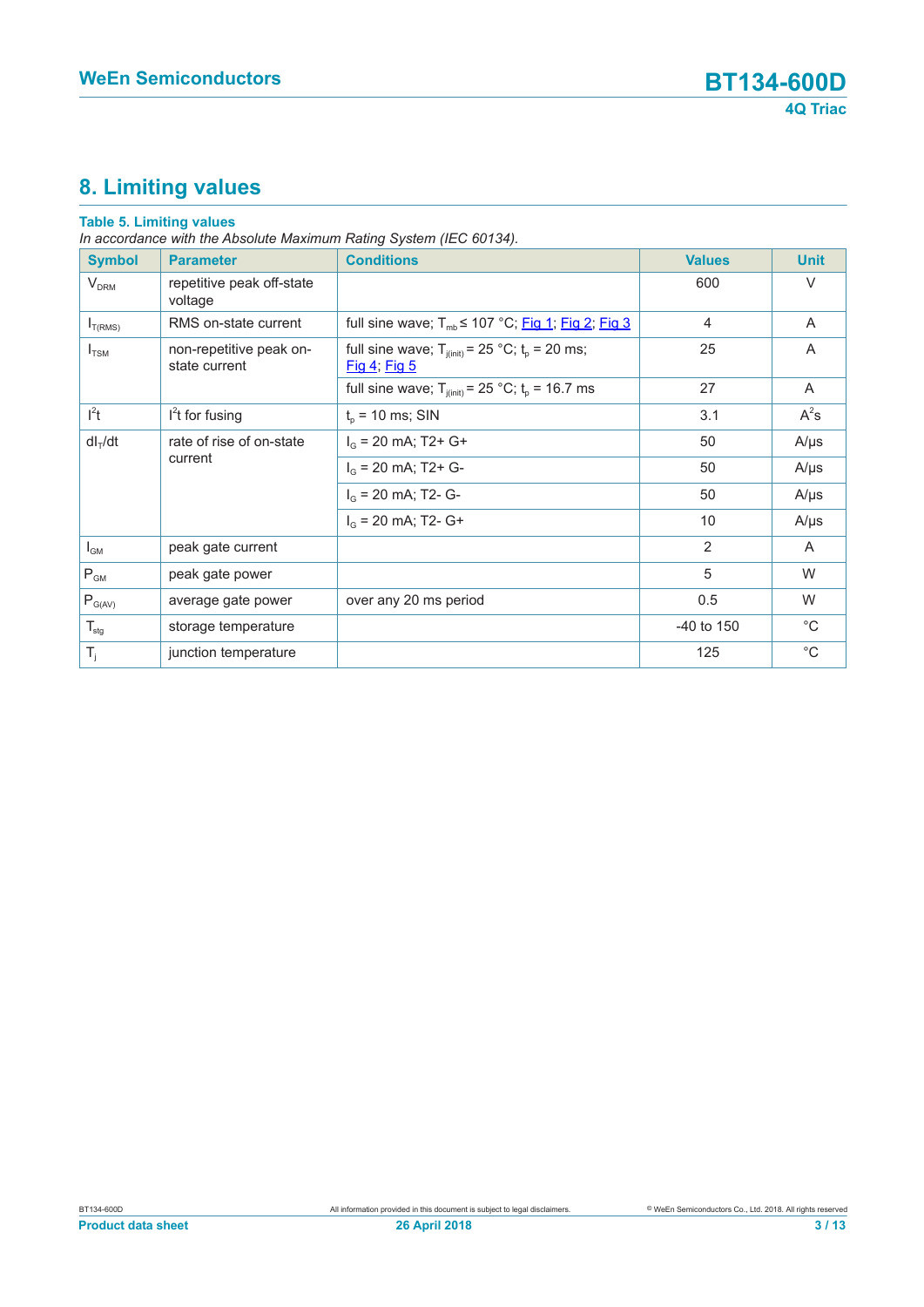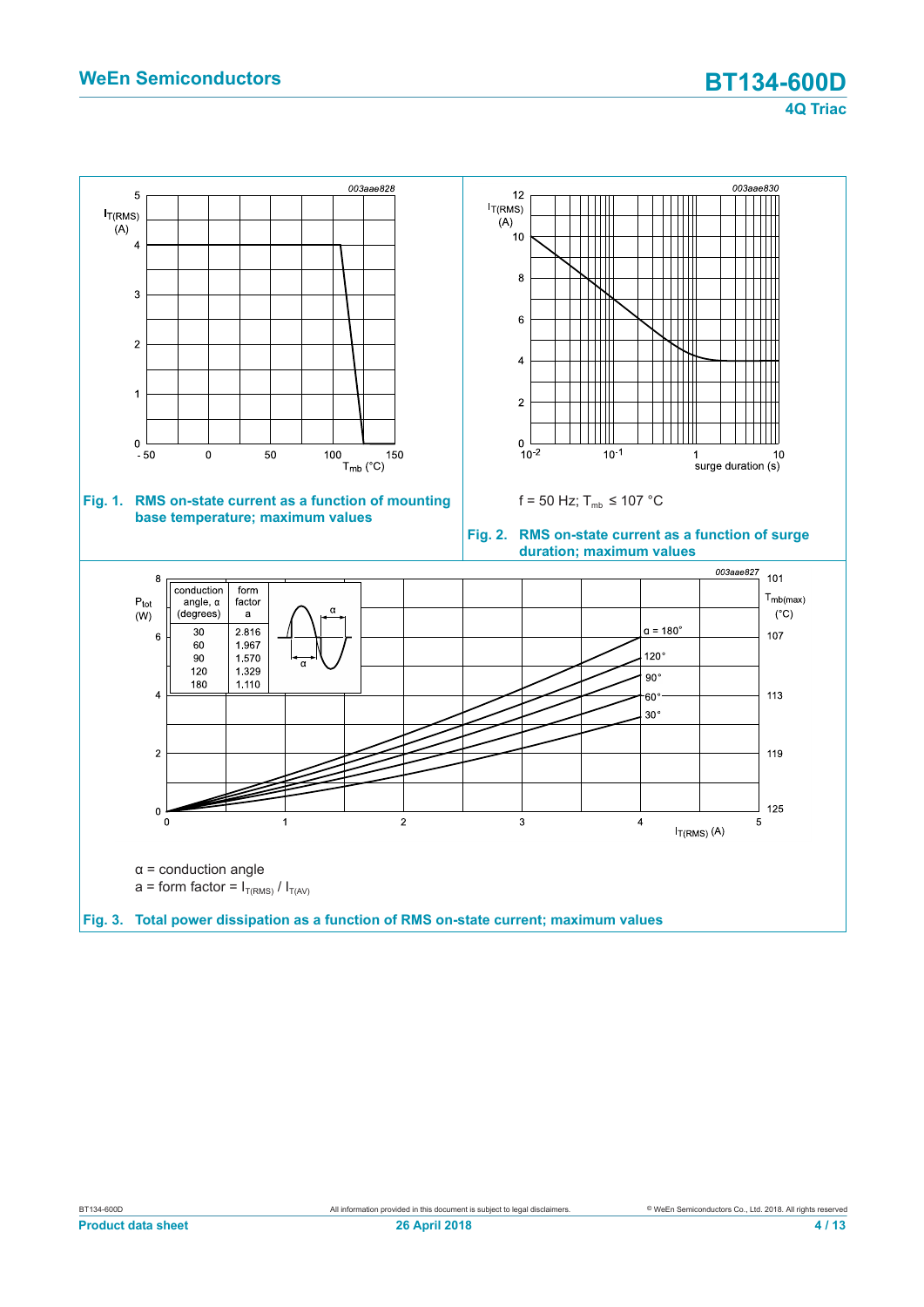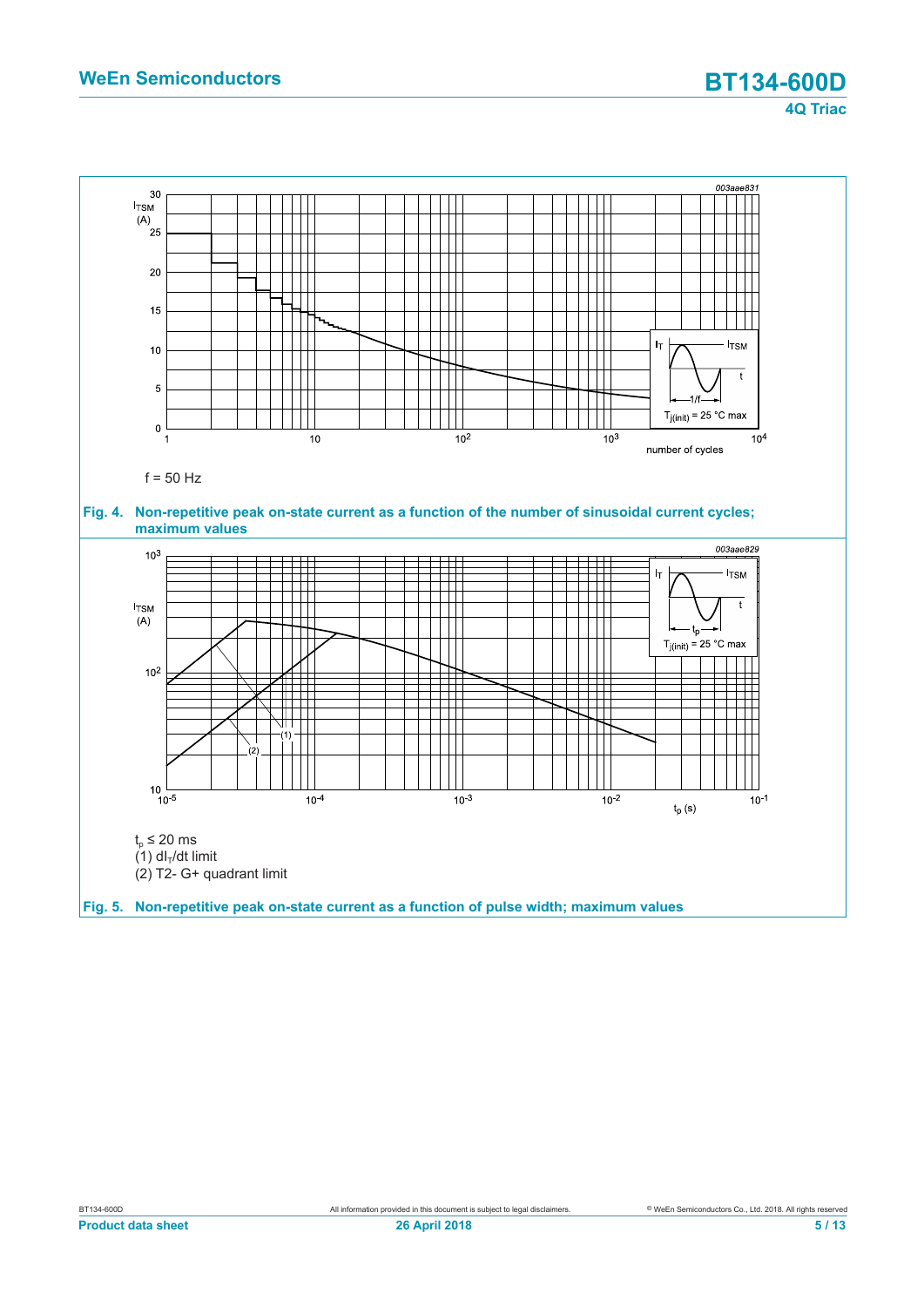### **9. Thermal characteristics**

| <b>Table 6. Thermal characteristics</b> |                                                         |                   |  |            |            |            |             |
|-----------------------------------------|---------------------------------------------------------|-------------------|--|------------|------------|------------|-------------|
| <b>Symbol</b>                           | <b>Parameter</b>                                        | <b>Conditions</b> |  | <b>Min</b> | <b>Typ</b> | <b>Max</b> | <b>Unit</b> |
| $R_{th(i-mb)}$                          | thermal resistance<br>from junction to<br>mounting base | half cycle; Fig 6 |  |            |            | 3.7        | K/W         |
|                                         |                                                         | full cycle; Fig 6 |  |            |            | 3          | K/W         |
| $R_{th(i-a)}$                           | thermal resistance<br>from junction to<br>ambient       | in free air       |  |            | 100        | -          | K/W         |

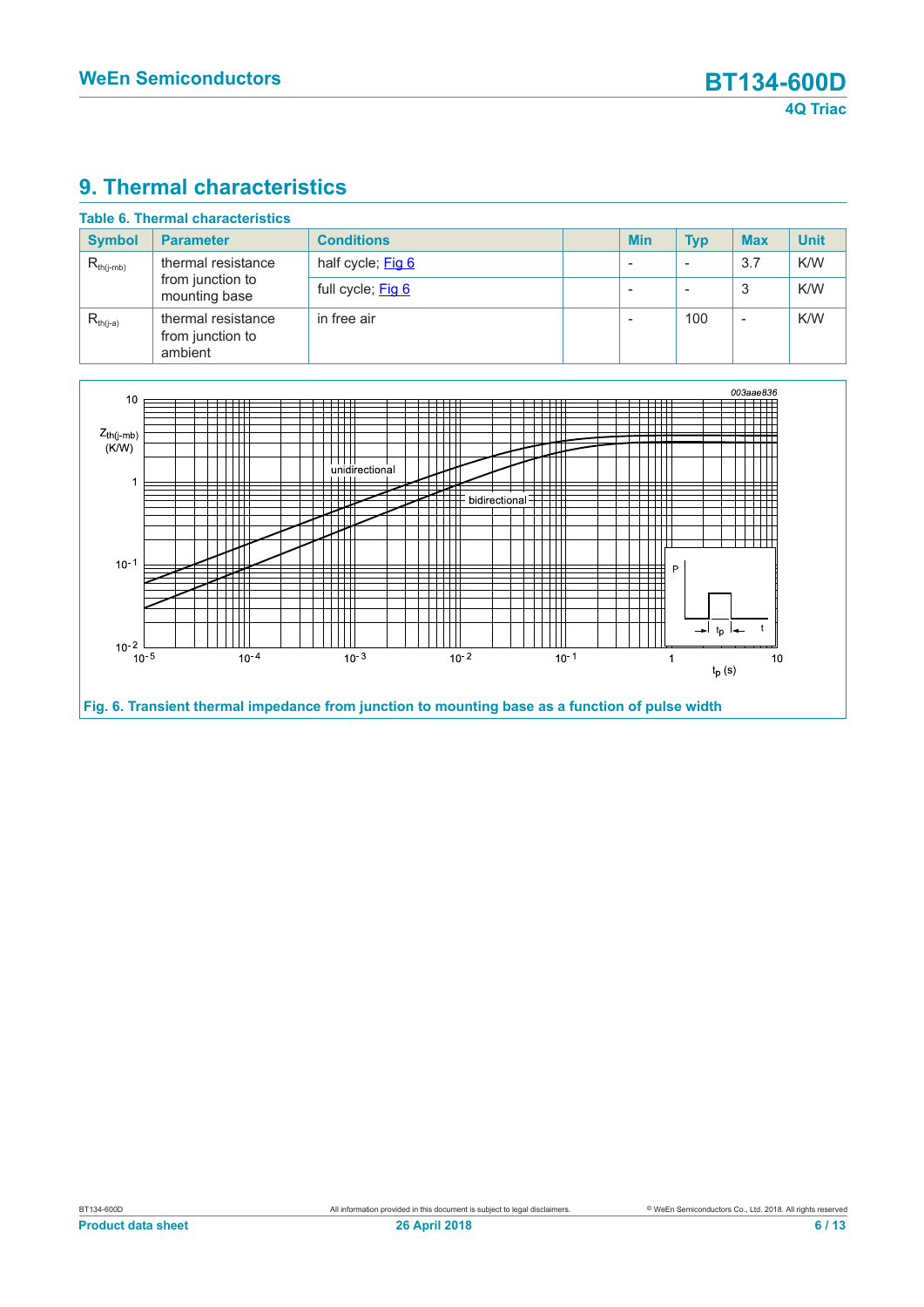# **10. Characteristics**

|                                  | <b>Table 7. Characteristics</b>      |                                                                                                                                 |                          |                |                          |             |
|----------------------------------|--------------------------------------|---------------------------------------------------------------------------------------------------------------------------------|--------------------------|----------------|--------------------------|-------------|
| <b>Symbol</b>                    | <b>Parameter</b>                     | <b>Conditions</b>                                                                                                               | <b>Min</b>               | <b>Typ</b>     | <b>Max</b>               | <b>Unit</b> |
|                                  | <b>Static characteristics</b>        |                                                                                                                                 |                          |                |                          |             |
| $I_{GT}$                         | gate trigger current                 | $V_p = 12 V$ ; $I_r = 0.1 A$ ; T2+ G+;<br>$T_i = 25 °C;$ Fig. 7                                                                 | $\overline{a}$           | 2              | 5                        | mA          |
|                                  |                                      | $V_p = 12$ V; $I_r = 0.1$ A; T2+ G-;<br>$T_i = 25 °C;$ Fig. 7                                                                   | $\overline{a}$           | 2.5            | 5                        | mA          |
|                                  |                                      | $V_p = 12 V$ ; $I_T = 0.1 A$ ; T2- G-;<br>$T_i = 25 °C;$ Fig. 7                                                                 | $\overline{\phantom{a}}$ | 2.5            | 5                        | mA          |
|                                  |                                      | $V_p = 12$ V; $I_r = 0.1$ A; T2- G+;<br>$T_i = 25 °C;$ Fig. 7                                                                   | $\overline{a}$           | 5              | 10                       | mA          |
| $I_L$                            | latching current                     | $V_p = 12$ V; $I_q = 0.1$ A; T2+ G+;<br>$T_i = 25 °C;$ Fig. 8                                                                   | $\blacksquare$           | 1.6            | 10                       | mA          |
|                                  |                                      | $V_D$ = 12 V; $I_G$ = 0.1 A; T2+ G-;<br>$T_i = 25 °C;$ Fig. 8                                                                   | $\overline{\phantom{a}}$ | 4.5            | 15                       | mA          |
|                                  |                                      | $V_D$ = 12 V; $I_G$ = 0.1 A; T2- G-;<br>$T_i = 25 °C;$ Fig. 8                                                                   | $\overline{\phantom{a}}$ | 1.2            | 10                       | mA          |
|                                  |                                      | $V_p = 12$ V; $I_q = 0.1$ A; T2- G+;<br>$T_i = 25 °C;$ Fig. 8                                                                   | $\overline{\phantom{a}}$ | 2.2            | 15                       | mA          |
| $I_{H}$                          | holding current                      | $V_D$ = 12 V; T <sub>i</sub> = 25 °C; Fig. 9                                                                                    | $\blacksquare$           | 1.2            | 10                       | mA          |
| $V_{\tau}$                       | on-state voltage                     | $I_T = 5$ A; T <sub>i</sub> = 25 °C; Fig. 10                                                                                    | $\overline{\phantom{a}}$ | 1.4            | 1.7                      | $\vee$      |
| gate trigger voltage<br>$V_{GT}$ |                                      | $V_D$ = 12 V; $I_T$ = 0.1 A; T <sub>i</sub> = 25 °C;<br>Fig. 11                                                                 | $\frac{1}{2}$            | 0.7            | $\mathbf{1}$             | $\vee$      |
|                                  |                                      | $V_D$ = 400 V; $I_T$ = 0.1 A; T <sub>i</sub> = 125 °C;<br><b>Fig. 11</b>                                                        | 0.25                     | 0.4            | $\overline{a}$           | $\vee$      |
| $I_{\rm D}$                      | off-state current                    | $V_D$ = 600 V; T <sub>i</sub> = 125 °C                                                                                          | $\overline{a}$           | 0.1            | 0.5                      | mA          |
|                                  | <b>Dynamic characteristics</b>       |                                                                                                                                 |                          |                |                          |             |
| $dV_D/dt$                        | rate of rise of off-state<br>voltage | $V_{DM}$ = 402 V; T <sub>i</sub> = 125 °C; R <sub>GT1</sub> = 1k $\Omega$ ;<br>$(VDM = 67%$ of $VDRM$ ; exponential<br>waveform | $\overline{\phantom{a}}$ | $\sqrt{5}$     | $\overline{\phantom{a}}$ | $V/\mu s$   |
| $t_{gt}$                         | gate-controlled turn-on<br>time      | $V_D$ = 600 V; $I_{TM}$ = 6 A; $I_G$ = 0.1 A;<br>$dlG/dt = 5 A/µs$                                                              | $\overline{\phantom{a}}$ | $\overline{2}$ |                          | μs          |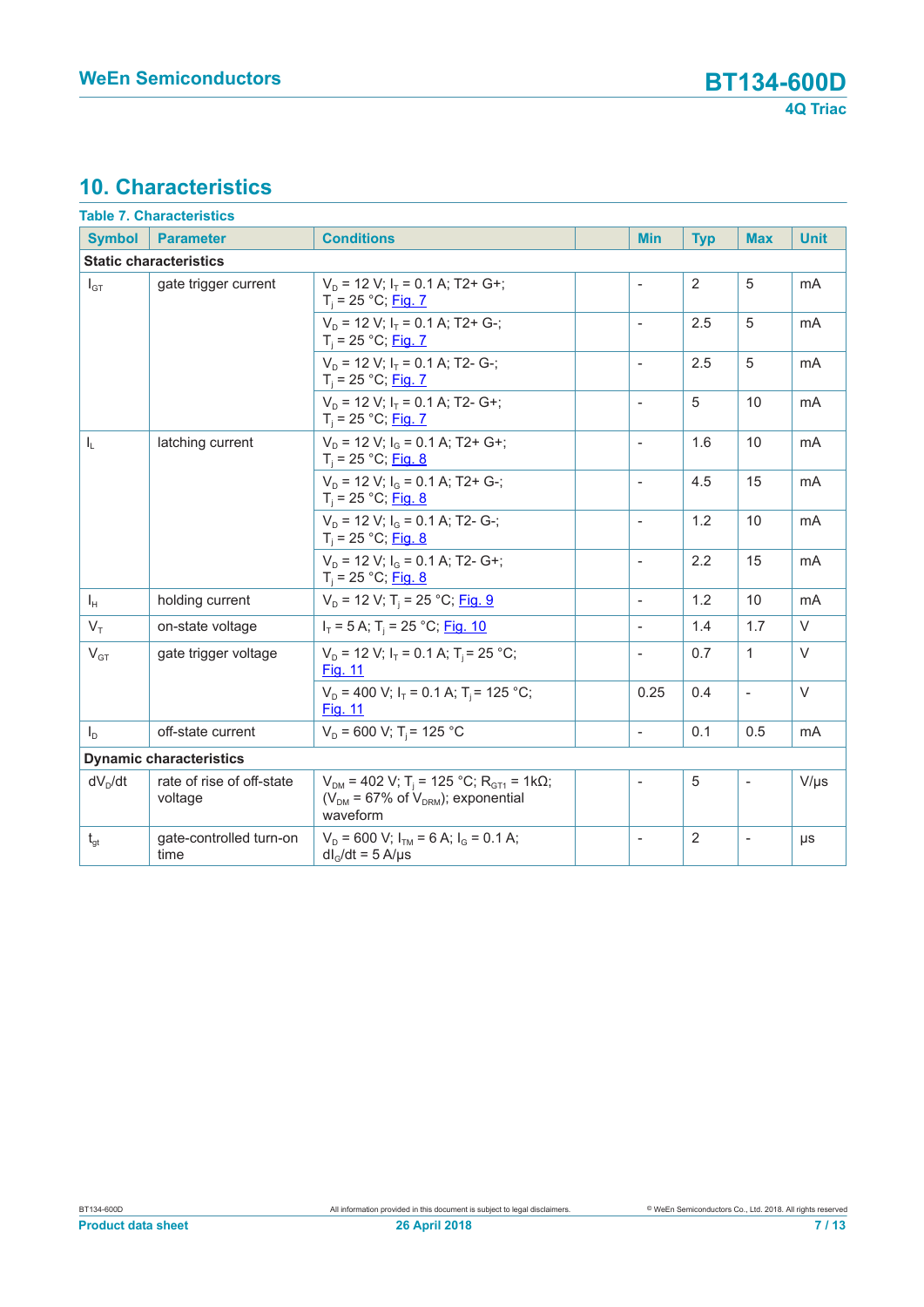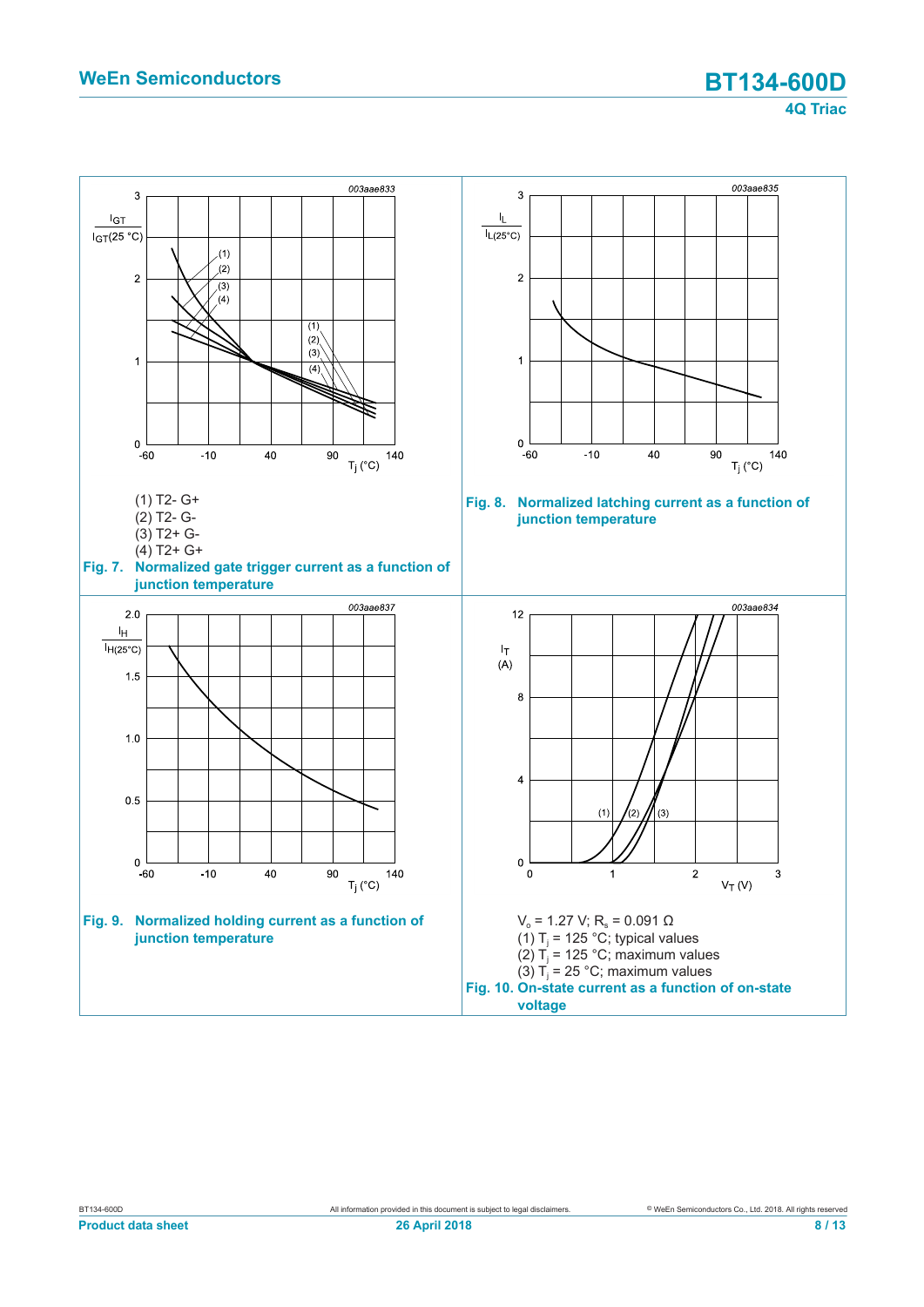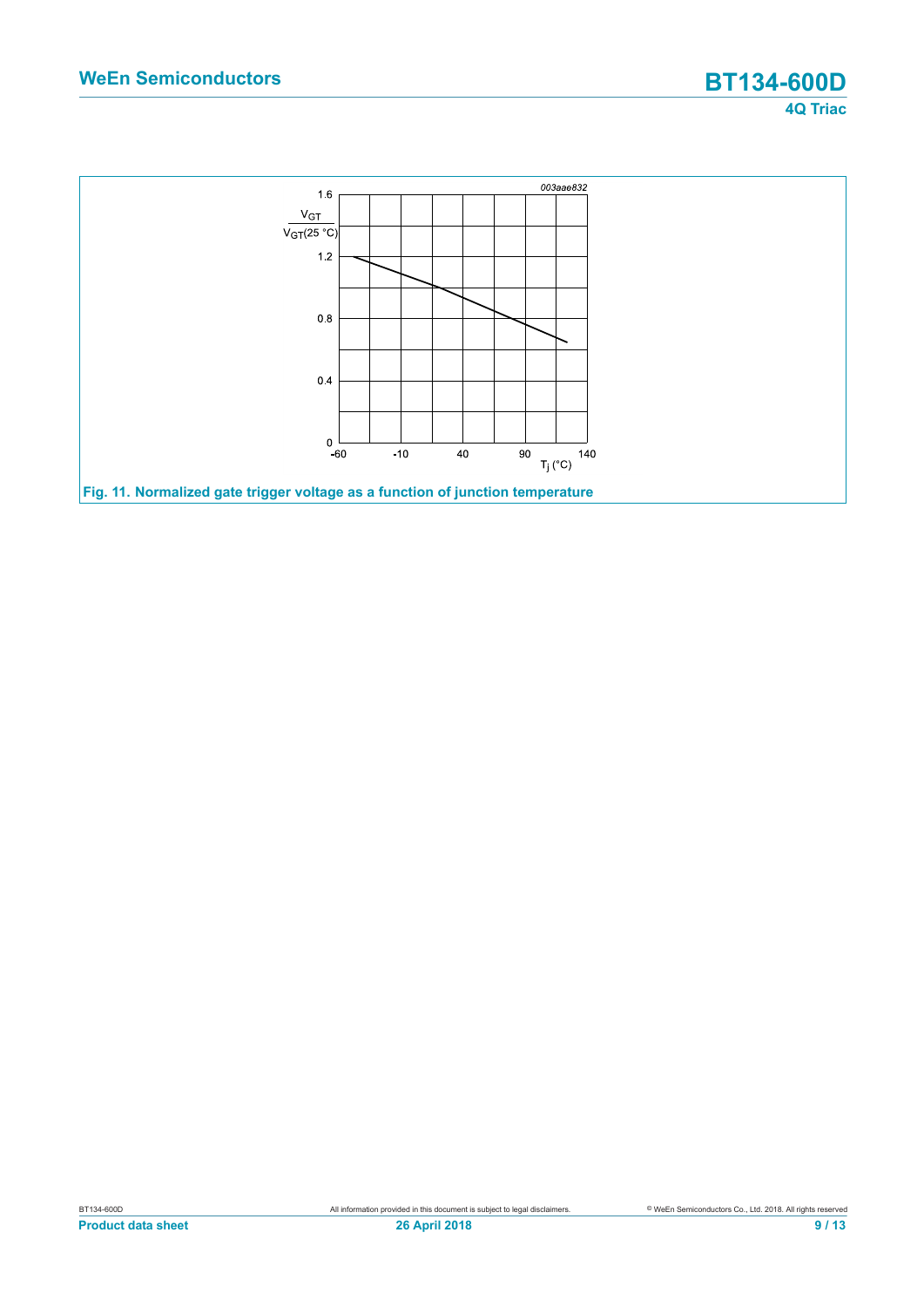# **11. Package outline**

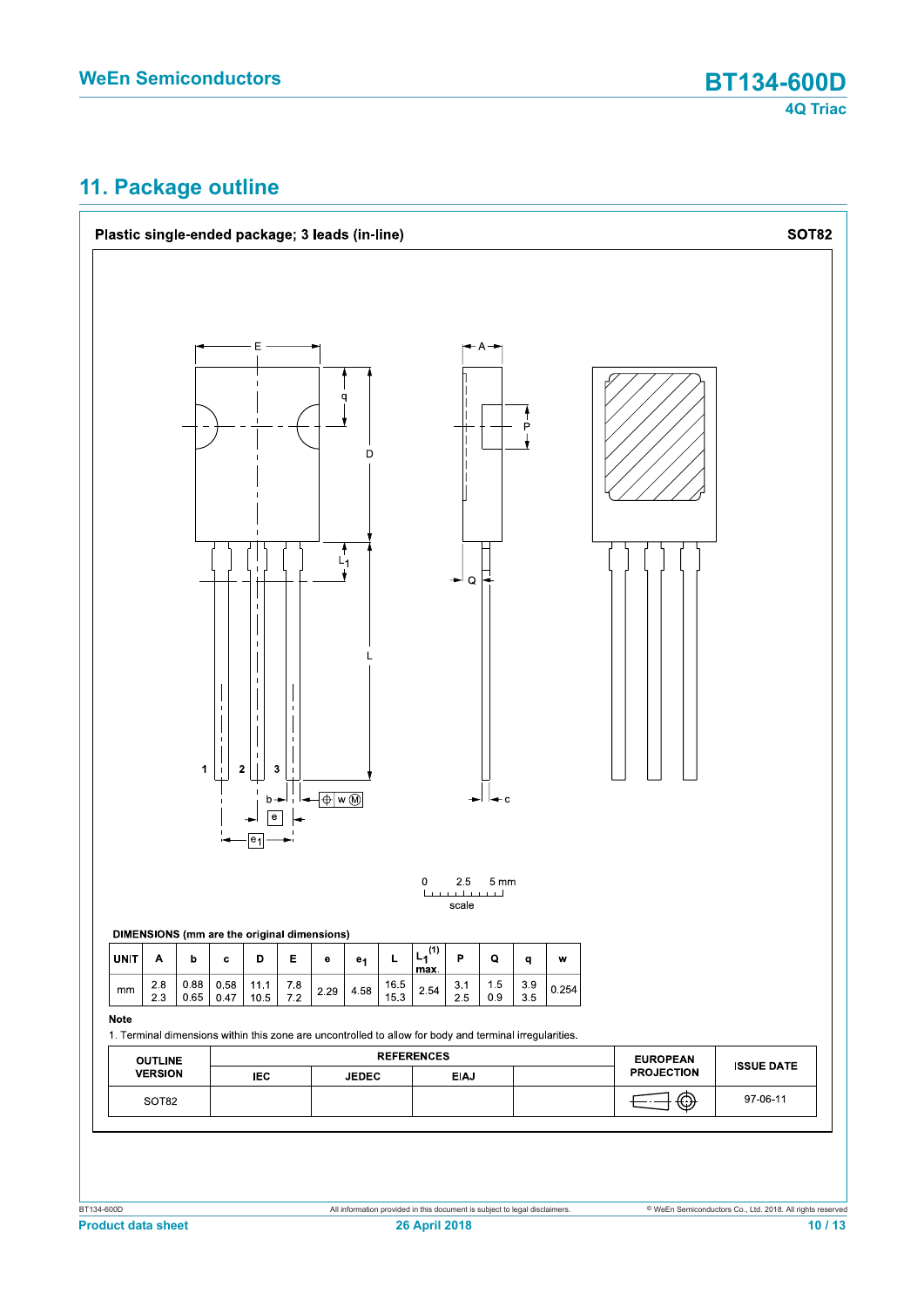# **12. Legal information**

#### **Data sheet status**

| <b>Document</b><br>status [1][2]     | <b>Product</b><br>status [3] | <b>Definition</b>                                                                           |
|--------------------------------------|------------------------------|---------------------------------------------------------------------------------------------|
| Objective<br>[short] data<br>sheet   | Development                  | This document contains data from<br>the objective specification for product<br>development. |
| Preliminary<br>[short] data<br>sheet | Qualification                | This document contains data from the<br>preliminary specification.                          |
| Product<br>[short] data<br>sheet     | Production                   | This document contains the product<br>specification.                                        |

[1] Please consult the most recently issued document before initiating or completing a design.

- [2] The term 'short data sheet' is explained in section "Definitions".
- [3] The product status of device(s) described in this document may have changed since this document was published and may differ in case of multiple devices. The latest product status information is available on the Internet at URL http://www.ween-semi.com.

#### **Definitions**

**Draft** — The document is a draft version only. The content is still under internal review and subject to formal approval, which may result in modifications or additions. WeEn Semiconductors does not give any representations or warranties as to the accuracy or completeness of information included herein and shall have no liability for the consequences of use of such information.

**Short data sheet** — A short data sheet is an extract from a full data sheet with the same product type number(s) and title. A short data sheet is intended for quick reference only and should not be relied upon to contain detailed and full information. For detailed and full information see the relevant full data sheet, which is available on request via the local WeEn Semiconductors sales office. In case of any inconsistency or conflict with the short data sheet, the full data sheet shall prevail.

**Product specification** — The information and data provided in a Product data sheet shall define the specification of the product as agreed between WeEn Semiconductors and its customer, unless WeEn Semiconductors and customer have explicitly agreed otherwise in writing. In no event however, shall an agreement be valid in which the WeEn Semiconductors product is deemed to offer functions and qualities beyond those described in the Product data sheet.

#### **Disclaimers**

**Limited warranty and liability** — Information in this document is believed to be accurate and reliable. However, WeEn Semiconductors does not give any representations or warranties, expressed or implied, as to the accuracy or completeness of such information and shall have no liability for the consequences of use of such information. WeEn Semiconductors takes no responsibility for the content in this document if provided by an information source outside of WeEn Semiconductors.

In no event shall WeEn Semiconductors be liable for any indirect, incidental, punitive, special or consequential damages (including - without limitation lost profits, lost savings, business interruption, costs related to the removal or replacement of any products or rework charges) whether or not such damages are based on tort (including negligence), warranty, breach of contract or any other legal theory.

Notwithstanding any damages that customer might incur for any reason whatsoever, WeEn Semiconductors' aggregate and cumulative liability towards customer for the products described herein shall be limited in accordance with the *Terms and conditions of commercial sale* of WeEn Semiconductors.

**Right to make changes** — WeEn Semiconductors reserves the right to make changes to information published in this document, including without limitation specifications and product descriptions, at any time and without notice. This document supersedes and replaces all information supplied prior to the publication hereof.

**Suitability for use** — WeEn Semiconductors products are not designed, authorized or warranted to be suitable for use in life support, life-critical or safety-critical systems or equipment, nor in applications where failure or malfunction of an WeEn Semiconductors product can reasonably be expected to result in personal injury, death or severe property or environmental damage. WeEn Semiconductors and its suppliers accept no liability for inclusion and/or use of WeEn Semiconductors products in such equipment or applications and therefore such inclusion and/or use is at the customer's own risk.

**Quick reference data** — The Quick reference data is an extract of the product data given in the Limiting values and Characteristics sections of this document, and as such is not complete, exhaustive or legally binding.

**Applications** — Applications that are described herein for any of these products are for illustrative purposes only. WeEn Semiconductors makes no representation or warranty that such applications will be suitable for the specified use without further testing or modification.

Customers are responsible for the design and operation of their applications and products using WeEn Semiconductors products, and WeEn Semiconductors accepts no liability for any assistance with applications or customer product design. It is customer's sole responsibility to determine whether the WeEn Semiconductors product is suitable and fit for the customer's applications and products planned, as well as for the planned application and use of customer's third party customer(s). Customers should provide appropriate design and operating safeguards to minimize the risks associated with their applications and products.

WeEn Semiconductors does not accept any liability related to any default, damage, costs or problem which is based on any weakness or default in the customer's applications or products, or the application or use by customer's third party customer(s). Customer is responsible for doing all necessary testing for the customer's applications and products using WeEn Semiconductors products in order to avoid a default of the applications and the products or of the application or use by customer's third party customer(s). WeEn does not accept any liability in this respect.

**Limiting values** — Stress above one or more limiting values (as defined in the Absolute Maximum Ratings System of IEC 60134) will cause permanent damage to the device. Limiting values are stress ratings only and (proper) operation of the device at these or any other conditions above those given in the Recommended operating conditions section (if present) or the Characteristics sections of this document is not warranted. Constant or repeated exposure to limiting values will permanently and irreversibly affect the quality and reliability of the device.

**No offer to sell or license** — Nothing in this document may be interpreted or construed as an offer to sell products that is open for acceptance or the grant, conveyance or implication of any license under any copyrights, patents or other industrial or intellectual property rights.

**Export control** — This document as well as the item(s) described herein may be subject to export control regulations. Export might require a prior authorization from competent authorities.

**Non-automotive qualified products** — Unless this data sheet expressly states that this specific WeEn Semiconductors product is automotive qualified, the product is not suitable for automotive use. It is neither qualified nor tested in accordance with automotive testing or application requirements. WeEn Semiconductors accepts no liability for inclusion and/or use of nonautomotive qualified products in automotive equipment or applications.

In the event that customer uses the product for design-in and use in automotive applications to automotive specifications and standards, customer (a) shall use the product without WeEn Semiconductors' warranty of the product for such automotive applications, use and specifications, and (b) whenever customer uses the product for automotive applications beyond WeEn Semiconductors' specifications such use shall be solely at customer's own risk, and (c) customer fully indemnifies WeEn Semiconductors for any liability, damages or failed product claims resulting from customer design and use of the product for automotive applications beyond WeEn Semiconductors' standard warranty and WeEn Semiconductors' product specifications.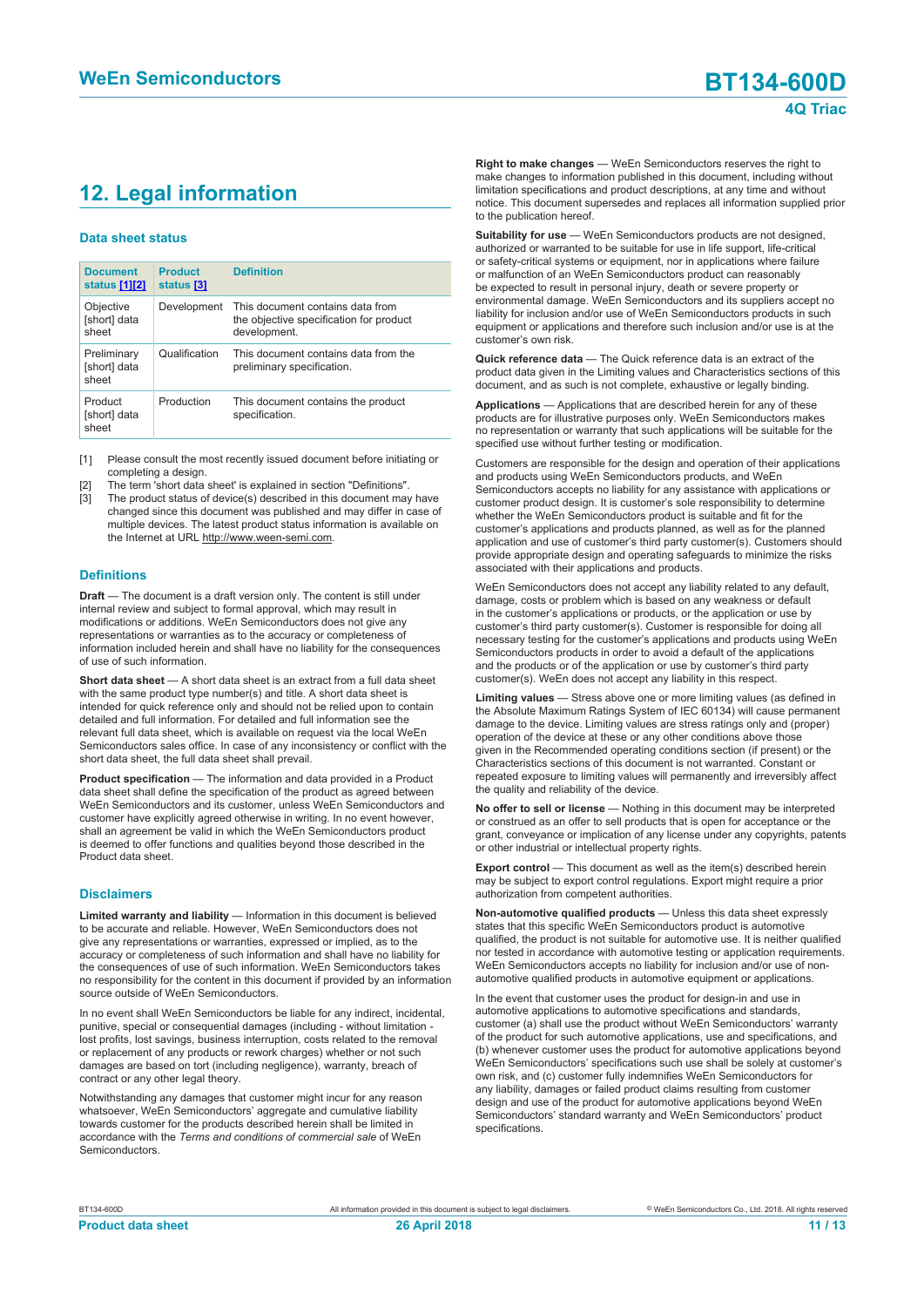**Translations** — A non-English (translated) version of a document is for reference only. The English version shall prevail in case of any discrepancy between the translated and English versions.

#### **Trademarks**

Notice: All referenced brands, product names, service names and trademarks are the property of their respective owners.